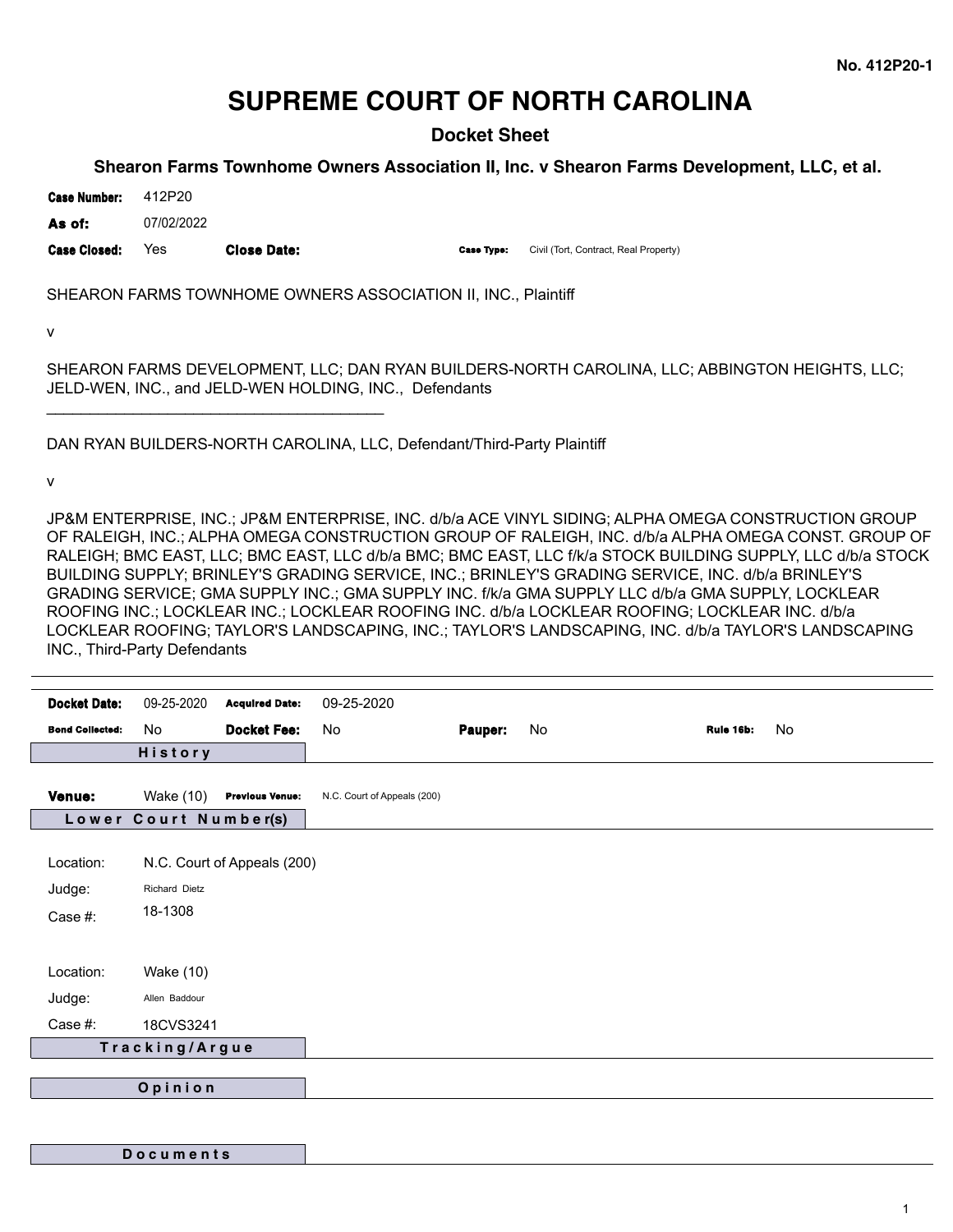| <b>Document</b>                                                                                | <b>Date Recvd</b>                           | <b>Cert of Service</b>                 | <b>Rec/Brf Due</b>                                                          | Resp. Due       | Resp. Recvd  | <b>Malled Out</b> | <b>Ruling</b>    | <b>Ruling Date</b> |
|------------------------------------------------------------------------------------------------|---------------------------------------------|----------------------------------------|-----------------------------------------------------------------------------|-----------------|--------------|-------------------|------------------|--------------------|
| $(1)$ PDR                                                                                      | 09-25-2020                                  |                                        |                                                                             |                 |              | 10-27-2020        | Denied           | 06-09-2021         |
|                                                                                                |                                             |                                        |                                                                             |                 |              |                   |                  |                    |
| 1 - PDR (Denied) - 06-09-2021<br>Filed: 09-25-2020 @ 10:56:10<br>BY : Mr. H. Weldon Jones. III |                                             | JORDAN PRICE WALL GRAY JONES & CARLTON | FOR: Plaintiff-Appellant Shearon Farms Townhome Owners Association II, Inc. |                 |              |                   |                  |                    |
|                                                                                                | <b>RESPONSE TO PDR</b><br>Filed: 10-05-2020 | BY : Mr. Frederick Thurman             | SHUMAKER, LOOP & KENDRICK, LLP                                              |                 |              |                   |                  |                    |
|                                                                                                | Financial Information                       |                                        |                                                                             |                 |              |                   |                  |                    |
|                                                                                                |                                             |                                        |                                                                             |                 |              |                   |                  |                    |
|                                                                                                | Receipts                                    |                                        |                                                                             |                 |              |                   |                  |                    |
| Date Charged                                                                                   | <b>Charge Type</b>                          | <b>Amount Chaged</b>                   | <b>Amount Paid</b>                                                          | <b>Document</b> | <b>Pages</b> | Receipt #         | <b>Date Pald</b> |                    |
| 10-27-2020                                                                                     | Printing                                    | 173.25                                 | 173.25                                                                      | <b>PETITION</b> | 99           | R111001920        | 11-10-2020       |                    |
| 10-27-2020                                                                                     | Docket Fee                                  | 10.00                                  | 10.00                                                                       |                 |              | R111005020        | 11-15-2020       |                    |
|                                                                                                |                                             |                                        |                                                                             |                 |              |                   |                  |                    |
| Parties                                                                                        |                                             |                                        |                                                                             |                 |              |                   |                  |                    |
| Party Name                                                                                     |                                             |                                        | Role                                                                        |                 |              |                   |                  |                    |
|                                                                                                |                                             |                                        |                                                                             |                 |              |                   |                  |                    |
| Shearon Farms Townhome Owners Association II, Inc.                                             |                                             |                                        | Plaintiff-Appellant                                                         |                 |              |                   |                  |                    |
| Shearon Farms Development, LLC                                                                 |                                             |                                        | Defendant-Appellee                                                          |                 |              |                   |                  |                    |
| Dan Ryan Builders-North Carolina, LLC                                                          |                                             |                                        | Defendant-Appellee                                                          |                 |              |                   |                  |                    |
| Abbington Heights, LLC                                                                         |                                             |                                        | Defendant-Appellee                                                          |                 |              |                   |                  |                    |
| Jeld-Wen, Inc.                                                                                 |                                             |                                        | Defendant-Appellee                                                          |                 |              |                   |                  |                    |
| JP&M Enterprise, Inc.                                                                          |                                             |                                        | 3rd Party-Appellee                                                          |                 |              |                   |                  |                    |
| Ace Vinyl (d/b/a)                                                                              |                                             |                                        | 3rd Party-Appellee                                                          |                 |              |                   |                  |                    |
| Alpha Omega Construction Group of Raleigh, Inc.                                                |                                             |                                        | 3rd Party-Appellee                                                          |                 |              |                   |                  |                    |
| Alpha Omega Const. Group of Raleigh                                                            |                                             |                                        | 3rd Party-Appellee                                                          |                 |              |                   |                  |                    |
| <b>BMC East, LLC</b>                                                                           |                                             |                                        | 3rd Party-Appellee                                                          |                 |              |                   |                  |                    |
| <b>BMC</b>                                                                                     |                                             |                                        | 3rd Party-Appellee                                                          |                 |              |                   |                  |                    |
| Stock Building Supply, LLC (f/k/a)                                                             |                                             |                                        | 3rd Party-Appellee                                                          |                 |              |                   |                  |                    |
| Stock Building Supply (d/b/a)                                                                  |                                             |                                        | 3rd Party-Appellee                                                          |                 |              |                   |                  |                    |
| Brinley's Grading Service (d/b/a)                                                              |                                             |                                        | 3rd Party-Appellee                                                          |                 |              |                   |                  |                    |
| GMA Supply Inc.                                                                                |                                             |                                        | 3rd Party-Appellee                                                          |                 |              |                   |                  |                    |
| GMA Supply LLC (f/k/a)                                                                         |                                             |                                        | 3rd Party-Appellee                                                          |                 |              |                   |                  |                    |
| GMA Supply (d/b/a)                                                                             |                                             |                                        | 3rd Party-Appellee                                                          |                 |              |                   |                  |                    |
| Locklear Roofing Inc.                                                                          |                                             |                                        | 3rd Party-Appellee                                                          |                 |              |                   |                  |                    |
| Locklear Inc.                                                                                  |                                             |                                        | 3rd Party-Appellee                                                          |                 |              |                   |                  |                    |
| Locklear Roofing (d/b/a)                                                                       |                                             |                                        | 3rd Party-Appellee                                                          |                 |              |                   |                  |                    |

Taylor's Landscaping, Inc. 3rd Party-Appellee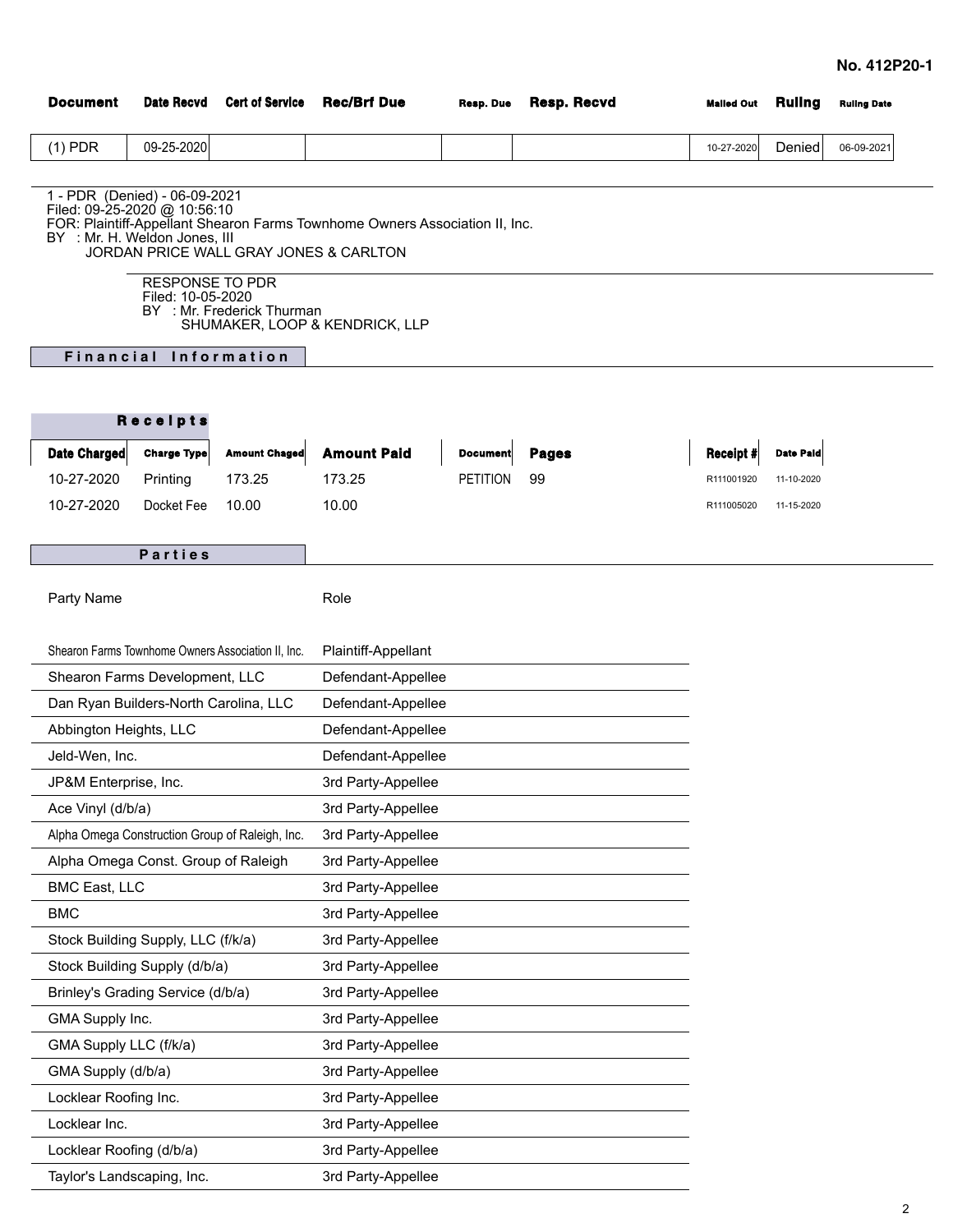| Alpha Omega Construction Group of Raleigh, Inc., et al | 3rd Party-Appellee |
|--------------------------------------------------------|--------------------|
| BMC East, LLC, et al.                                  | 3rd Party-Appellee |
| Brinley's Grading Service, Inc.                        | 3rd Party-Appellee |
| Brinley's Grading Service, Inc., et al.                | 3rd Party-Appellee |
| GMA Supply Inc., et al.                                | 3rd Party-Appellee |
| Locklear Roofing Inc., et al                           | 3rd Party-Appellee |
| Jeld-Wen Holding, Inc.                                 | Defendant-Appellee |
|                                                        |                    |

## **A t t o r n e y s**

# **Attorney for Plaintiff-Appellant - Shearon Farms Townhome Owners Association II, Inc.**

Mr. Brian S. Edlin [Primary Attorney] Attorney at Law bedlin@jordanprice.com Mr. H. Weldon Jones, III [Primary Attorney] Attorney at Law wjones@jordanprice.com JORDAN PRICE WALL GRAY JONES & CARLTON 1951 Clark Avenue

Raleigh, NC 27605 (919) 828-2501

#### **Attorney for Defendant-Appellee - Jeld-Wen, Inc.**

Mr. Richard N. Sieving [Primary Attorney] Attorney at Law rsieving@sievinglawfirm.com THE SIEVING LAW FIRM, A.P.C. 1435 River Park Drive Suite 415 Sacramento, CA 28280 (916) 444-3366

## **Attorney for Defendant-Appellee - Jeld-Wen, Inc.**

Mr. William H. Sturges [Primary Attorney] Attorney at Law wsturges@slk-law.com Mr. Frederick M. Thurman, Jr. [Primary Attorney] Attorney at Law fthurman@shumaker.com SHUMAKER, LOOP & KENDRICK, LLP 101 S. Tryon Street

Suite 2200 Charlotte, NC 28280 (704) 375-0057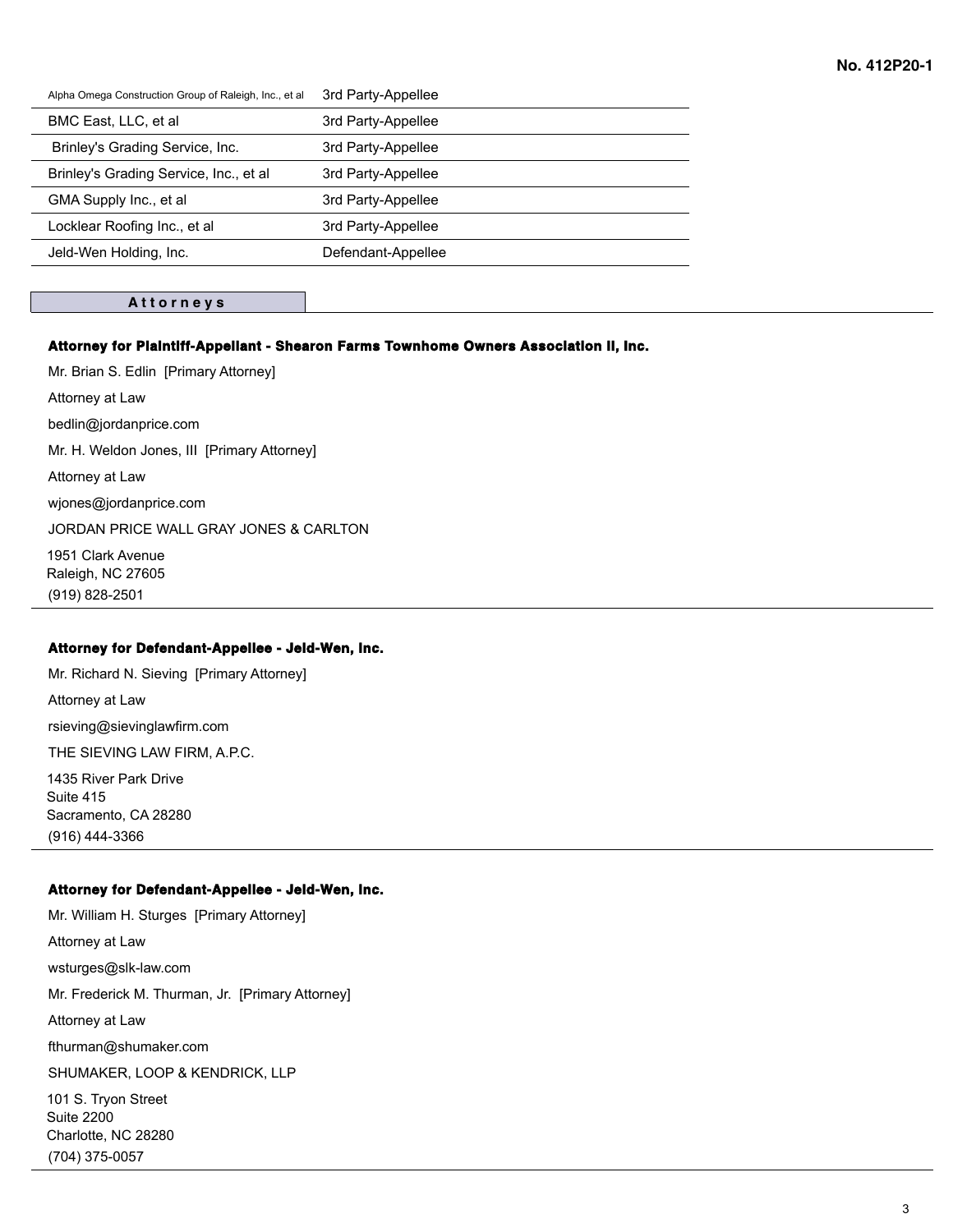## **Attorney for Defendant-Appellee - Jeld-Wen Holding, Inc.**

Mr. Frederick Thurman [Primary Attorney]

Attorney at Law

fthurman@slk-law.com

SHUMAKER, LOOP & KENDRICK, LLP

101 S. Tryon Street Suite 2200 Charlotte, NC 28280 (704) 375-0057

#### **Attorney for Defendant-Appellee - Shearon Farms Development, LLC**

Mr. Michael W. Strickland [Primary Attorney] Attorney at Law mstrickland@stricklandlaw.com MICHAEL W. STRICKLAND & ASSOCIATES, P.A. P.O. Box 30787 Raleigh, NC 27622 (919) 571-3898

## **Attorney for Defendant-Appellee - Dan Ryan Builders-North Carolina, LLC**

Mr. John T. Benjamin, Jr. [Primary Attorney] Attorney at Law benjamin@lawjtb.com Mr. William E. Hubbard [Primary Attorney] Attorney at Law hubbard@lawjtb.com Ms. Aleksandra E. Anderson [Primary Attorney] Attorney at Law anderson@lawjtb.com THE LAW OFFICE OF JOHN T. BENJAMIN, JR. P.A. 1115 Hillsborough Street Raleigh, NC 27603 (919) 755-0060

# **Attorney for Defendant-Appellee - Abbington Heights, LLC**

Mr. Doug McClanahan [Primary Attorney] Attorney at Law dougm@mcclanahanlaw.com MCCLANAHAN LAW FIRM, PLLC 3008 Anderson Dr., Suite 170 Raleigh, NC 27609 (919) 861-0693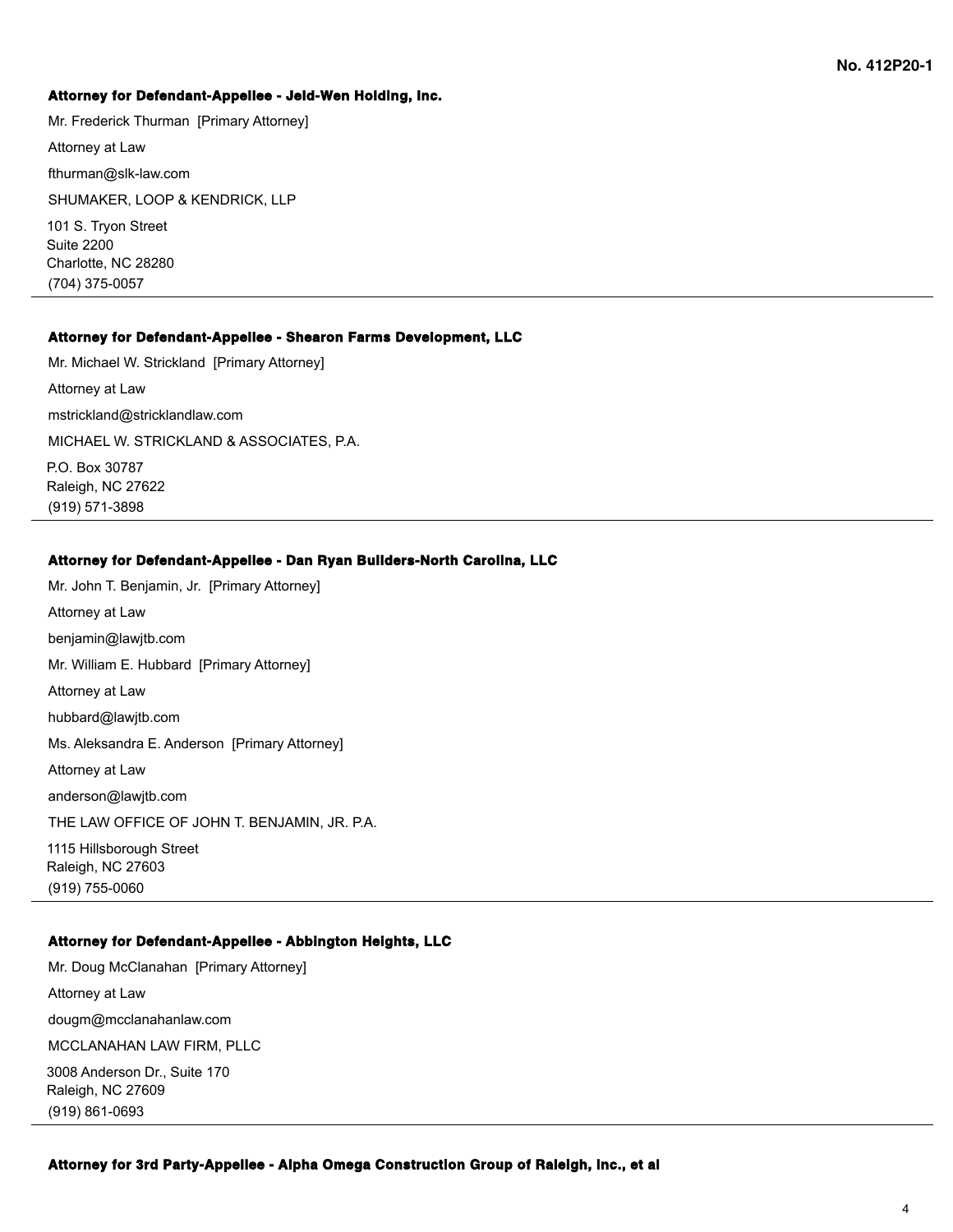Mr. Thomas M. Buckley [Primary Attorney] Attorney at Law tbuckley@goldbergsegalla.com GOLDBERG SEGALLA LLP 800 Green Valley Rd., Suite 302 Greensboro, NC 27408

### **Attorney for 3rd Party-Appellee - BMC East, LLC, et al**

Mr. Thomas H. Segars [Primary Attorney] Attorney at Law tom.segars@elliswinters.com ELLIS & WINTERS LLP P.O. Box 33550 Raleigh, NC 27636 (919) 865-7000

### **Attorney for - Brinley's Grading Service, Inc., et al**

Ms. Mary M. Webb [Primary Attorney] Attorney at Law mwebb@rl-law.com RAGSDALE LIGGETT PLLC P.O. Box 31507

Raleigh, NC 27622 (919) 787-5200

(336) 419-4900

# **Attorney for 3rd Party-Appellee - GMA Supply Inc., et al**

Mr. John E. Rogers, II [Primary Attorney] Attorney at Law JRogers@wardfirm.com THE WARD LAW FIRM, PA P.O. Box 5663 Spartanburg, SC 29304 (864) 591-2366

# **Attorney for 3rd Party-Appellee - Locklear Roofing Inc., et al**

Mr. Charles G. Whitehead [Primary Attorney] Attorney at Law cwhitehead@midkifflaw.com 1511 Sunday Drive Suite 308 Raleigh, NC 27607 (984) 232-0201